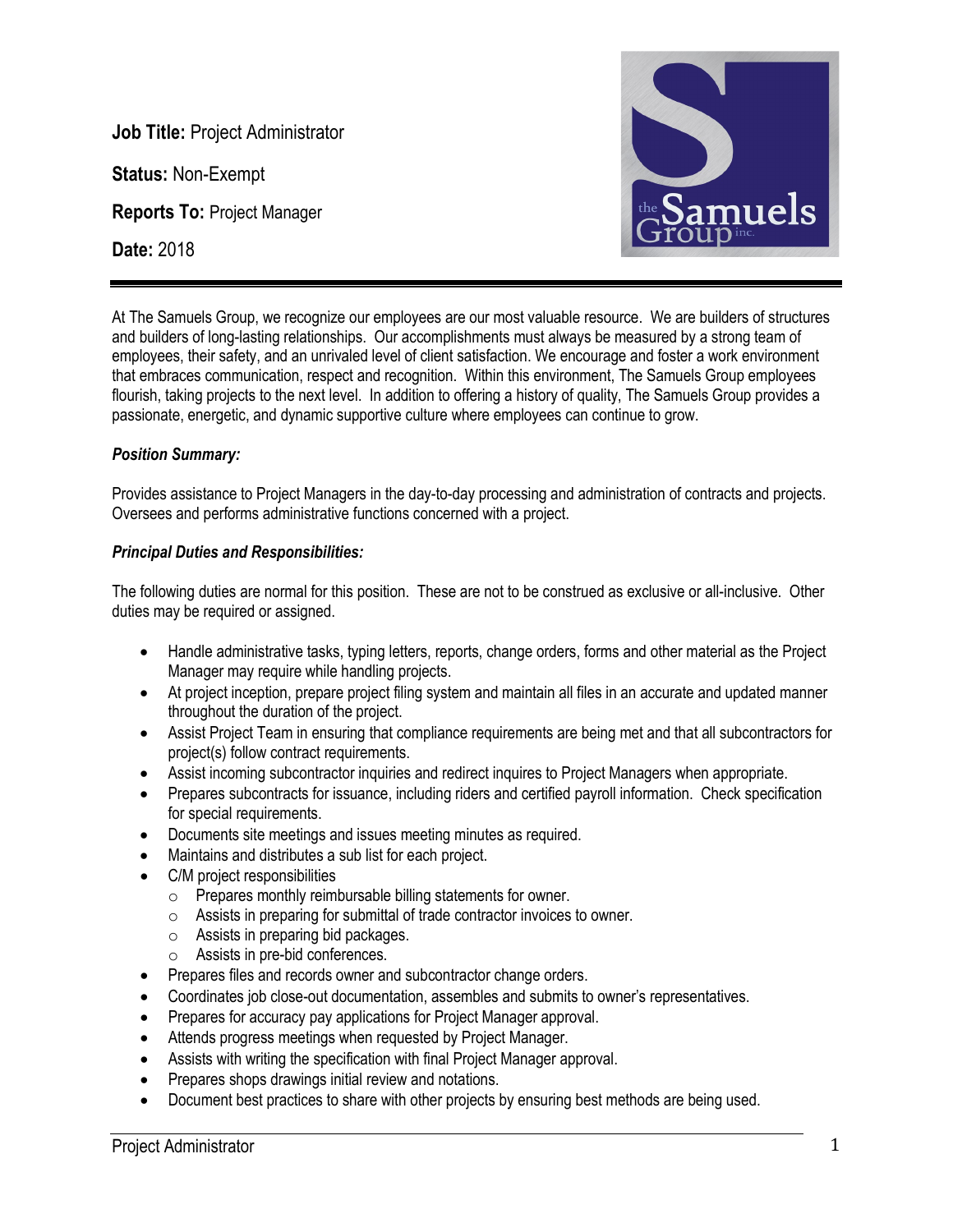- Occasionally train new project administrative staff members, ensuring that they have an adequate understanding and exposure to company procedures and quality expectations.
- Intermittently cover front office duties during the absence of the company Administrative Assistant.

# *Additional Duties and Responsibilities:*

• Other duties as may be necessary to fulfill the responsibilities of this position.

## *Work Relationships and Scope:*

Reports directly to the Project Manager. Must effectively communicate with office and field staff, as well as external vendors, subcontractors, and customers. Involves no supervisory functions but requires the ability to work and coordinate with others.

## *Knowledge, Skills, and Abilities:*

To perform this job successfully, an individual must be able to perform each essential duty satisfactorily. The attributes listed below are representative of the knowledge, skill, and/or ability appropriate for the level of work performed.

- High School plus completion of Vocational School courses and 5-6 years of office experience; Associates Degree in related field desirable.
- Knowledge of general construction principals is helpful.
- Ability to perform clerical and detail work rapidly, accurately, and neatly.
- Working knowledge of contracts and ability to communicate issues clearly.
- Ability to type 30 words per minute with accuracy.
- Capability to communicate in a professional, courteous, diplomatic manner with all levels of management, external clients and potential clients is critical.
- Must be able to ask questions, listen to, receive, and give verbal and written instructions and directions in a professional manner.
- Results-driven achiever with ability to attain goals and complete tasks.
- Flexible team player who thrives in environments requiring ability to effectively prioritize and juggle multiple concurrent projects.
- Innovative problem-solver who can generate workable solutions.
- Results oriented and proactive team player who excels at building trusting relationships with customers and colleagues.
- Excellent written and oral communication skills.
- Basic understanding of industry practices, processes, and standards is helpful.
- Proficiency in Microsoft Office.
- Demonstrated experience with accounting software is preferred.

### *Working Conditions:*

In a typical 8-hour workday, employee will usually sit at least seven hours, stand at least a half hour and walk at least a half hour. Employee's job requires occasionally to bend/stoop and reach above shoulder. Employee's job frequently requires using hands for repetitive action such as simple grasping, manipulating, and keyboarding. Work hours are generally during normal business hours. However, unscheduled evening and weekend work may be necessary to meet the needs of the organization. Out-of-town and overnight business travel may be required.

### *Acknowledgement:*

This position description describes the general nature and level of work performed by the individual assigned to this position and should not be interpreted as all inclusive. It does not state or imply these are the only duties and responsibilities assigned to the position. The employee may be required to perform other job-related duties. All